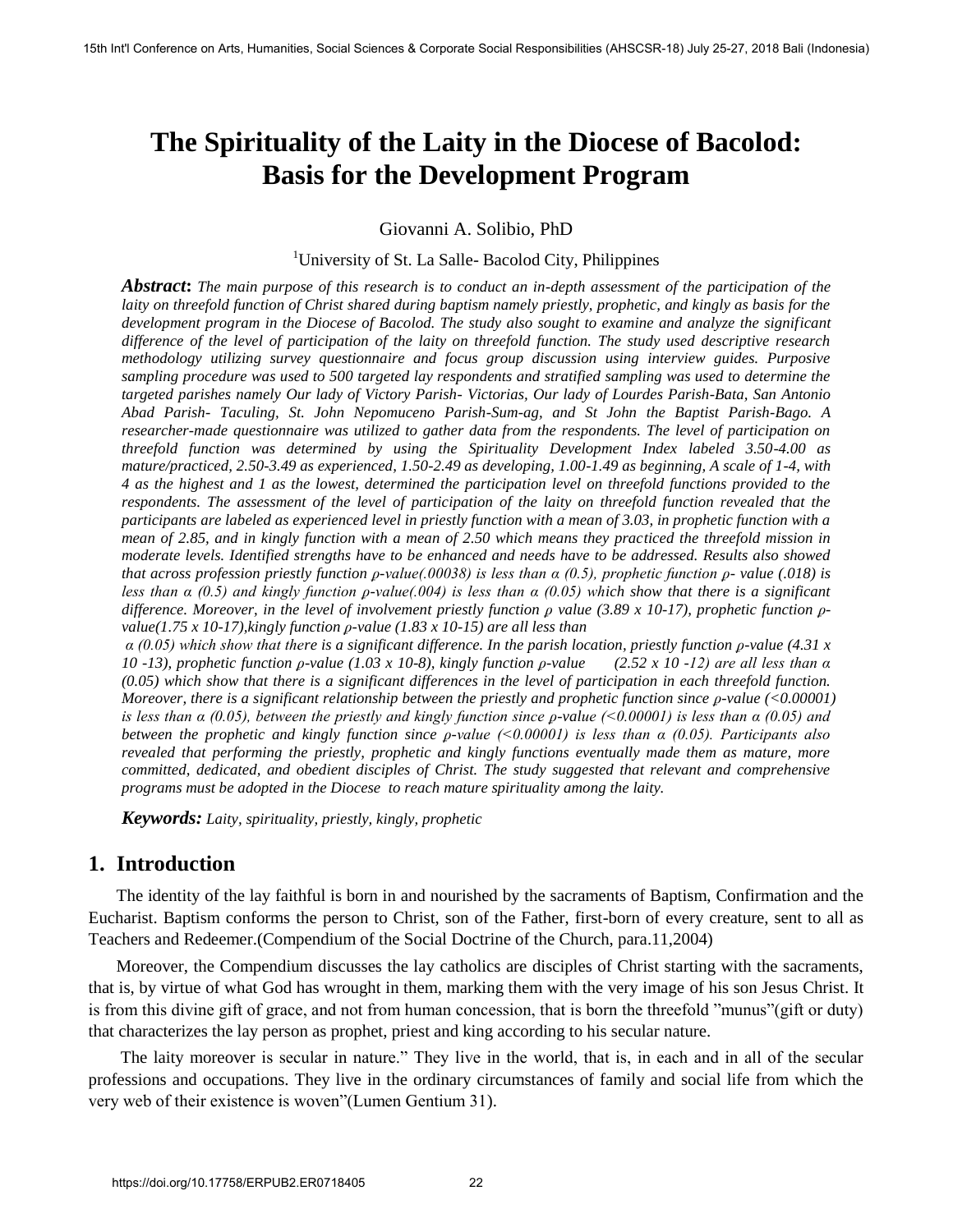Hence, the laity has special tasks to do as baptized Christian and disciple of Christ. And, how will he perform such functions as priest, prophet and king in his secular occupations?

The church directs the laity on how to live the threefold function.

The Dogmatic Constitution (2006) describes " for all their works, prayers, and apostolic undertakings, family and married life, daily work, relaxation of mind and body, if they are accomplished in the Spirit indeed even the hardships of life if patiently born all these become spiritual sacrifices acceptable to God through Jesus Christ. And so, worshipping everywhere by their holy actions, the laity consecrate the world itself to God, everywhere offering worship by the holiness of their lives"(LG34)

The laity also fulfills their prophetic mission by evangelization," that is, the proclamation of Christ by word and the testimony of life."(LG 35)

Moreover, the laity performs the kingly function" whenever we are able to overcome sin in ourselves and in the environment and allow the grace of God to break through into the world, then we exercise our share in the kingship of Christ."(LG 36)

 As a laity, what is our way of life where we are involved like in the factories, schools, in corporate world, in the farm and sea, in the government offices and even in the side streets or public markets? Do they conform to the will of God? Do they respond to the call of priestly, prophetical, and kingly mission? Who come to influence and assist in the fulfillment of these missions? And where will the exercise of these functions be tangible, nourished and developed?

 So, it is in this perspective that the researcher is motivated to conduct this study on the spirituality of the laity in the Diocese of Bacolod. The researcher is hopeful that through this the threefold mission of the laity will be unveiled and revisited at once, and it will be given attention and consideration by the pastors and lay leaders. May this be God`s instrument for the laity to grow and nourish their spirituality as they collaboratively respond to the challenge of becoming living witnesses of Christ`s love and presence to the world and of building God`s kingdom in it. 15th International Arts, Humanities, Social Sciences on Arts, Humanities, Humanities, America, David Corporate Societies and First Internal Arts between Arts, Humanities, The channel arts in the conference of the properti

### **1.1. Statement of the Problem**

The purpose of the study is to conduct an assessment of the spirituality of the laity based on the threefold function of Christ namely priestly, prophetic and kingly shared through the sacrament of Baptism and to provide basis in designing a development program.

# **1.2. Conceptual framework of the Study**

This study is rooted on the baptismal character of the Christians as they share in the priestly, prophetic, and kingly functions of Christ.

 According to the Dogmatic Constitution, Lumen Gentium 10(2006), all baptized Christians share in the priestly dignity of Christ. Likewise, we share in the prophetic mission by witnessing to Christ in our lives through a life of faith and charity and by offering to God a sacrifice of praise. And we share in His kingship whenever we order creation to the praise of God. To be king is to minister, to serve.(LG 36)

# **2. Methodology**

# **2.1. Research Design**

The method used in this study is a descriptive research utilizing the researcher-made survey questionnaire and focus group discussion using interview guide.

 The respondents of the study were classified in three categories namely profession, ;local church involvement, and parish location. Out of the 500 respondents, the Focus Group Discussion had 36 participants who came from the selected parishes.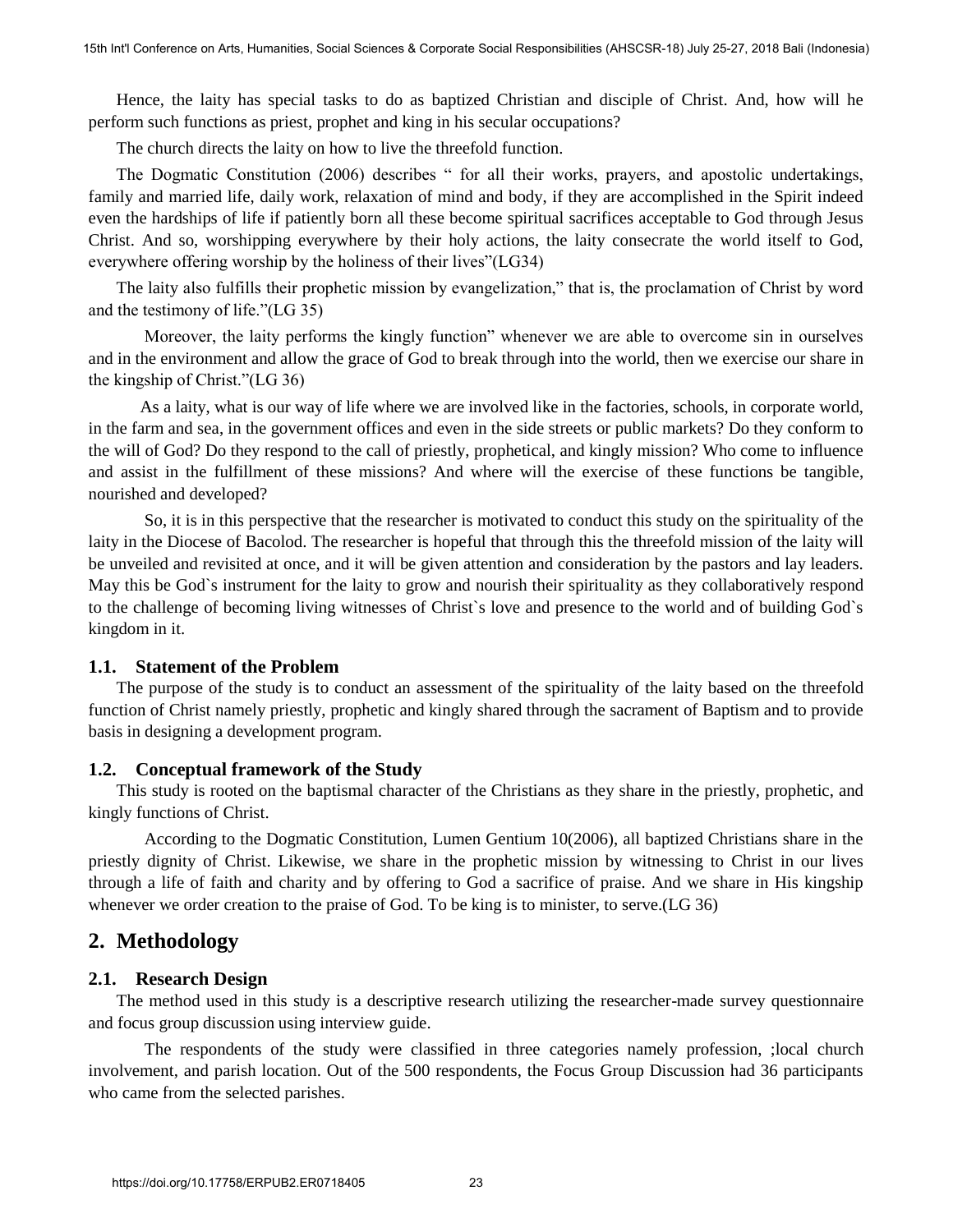## **2.2. Sampling Procedure**

From the 1, 073,662 Catholics in the Diocese of Bacolod, 500 respondents were chosen for this study, During the survey, the researcher used the stratified sampling procedure to intently identify the five parishes by reason of geographical representation that is northern, central, and Southern portion of the Diocese.

#### **2.3. Research Instrument**

The researcher instrument in this study was a researcher-made questionnaire on the threefold functions of Christ shared by every baptized Christian namely: priestly, prophetic and kingly. It is entitled Threefold Functions-Based Spirituality Assessment Tool consisting of 110 items with three(3) domains and nine(9) strands describing behavioral attributes of the priestly, prophetic, and kingly functions of Christ.

### **2.4. Validity and Reliability of the Instrument**

The researcher-made questionnaire was subjected to both content and face validation process and presented to professors and experts in the field of study who gave their critical comments and suggestions.

 Chronbach Alpha statistical measure was used with its coefficient of 0.05. Result showed an alpha value of 0.982 which indicates high reliability of the instrument.

### **2.5. Statistical and Qualitative Treatment of Data**

Quantitatively, the data were treated using the most appropriate statistical tools and qualitatively, the data were organized and analyzed.

# **3. Results And Discussion**

#### **3.1. The socio-demographic profile of the respondents**

From the total of 500 respondents, 179 or 35.80% is male and 321 0r 64.20% is female respondents. There are more participation and involvement of female laity as compared to male laity. The result significantly shows also that majority of the respondents are married couples 241 or 48.20%, mothers 185 or 37% , and between 13- 39 years old 217 or 43.4%, with bachelor`s degree 162 or 32.40%, parish 100 or 20%.

#### **3.2. The Level of Participation of the Laity on Threefold Functions of Christ**

| TABLE I: The Mean Level of Participation as a Whole |      |                |  |  |  |  |
|-----------------------------------------------------|------|----------------|--|--|--|--|
| Functionsn                                          | Mean | Interpretation |  |  |  |  |
| Priestly                                            | 3.03 | Experienced    |  |  |  |  |
| Prophetic 500                                       | 2.85 | Experienced    |  |  |  |  |

Kingly 2.50 Experienced This implies that the laity has practiced the threefold function in their lives at moderate levels. There are some identified practices that are considered to be strengths. They have been enriched in the family, groups, peers and in the parish. These are evident in the programs being undertaken by the parish and Diocese like Lenten recollection and confession, devotional novenas, school and parish catechesis, family day celebration, feeding and medical missions, and continuing Basic Ecclesial Communities formations and trainings. It is further noted that the level of participation of the laity on threefold functions vary. The laity has a higher participation level on priestly function compared to prophetic and kingly. It can be drawn in the result that kingly function has the lowest mean. This implies that the laity`s practices towards serving the neighbor particularly the poor still needs to be encouraged and developed. On the other hand, the priestly function implies that spiritual development on this mission is given priority and enrichment. This also shows that they are continuously offering themselves and daily activities to God in the celebration of the Eucharist. This means that their works, prayers and apostolic endeavors, their ordinary married and family life, their daily labor, their mental and physical relaxation are carried out in the Spirit. All of these become spiritual sacrifices acceptable to God through Jesus Christ (1Pt.2:5). Result also confirms that the laity understands the meaning of the "Eucharist" thus, they participate fully, consciously and actively. Likewise, they also recognize the essentials of sacraments in their lives. 15th International on Arts, Humanities (solitic for the proposition) And the main of the same of the same of the same of the same of the same of the same of the same of the same of the same of the same of the same of the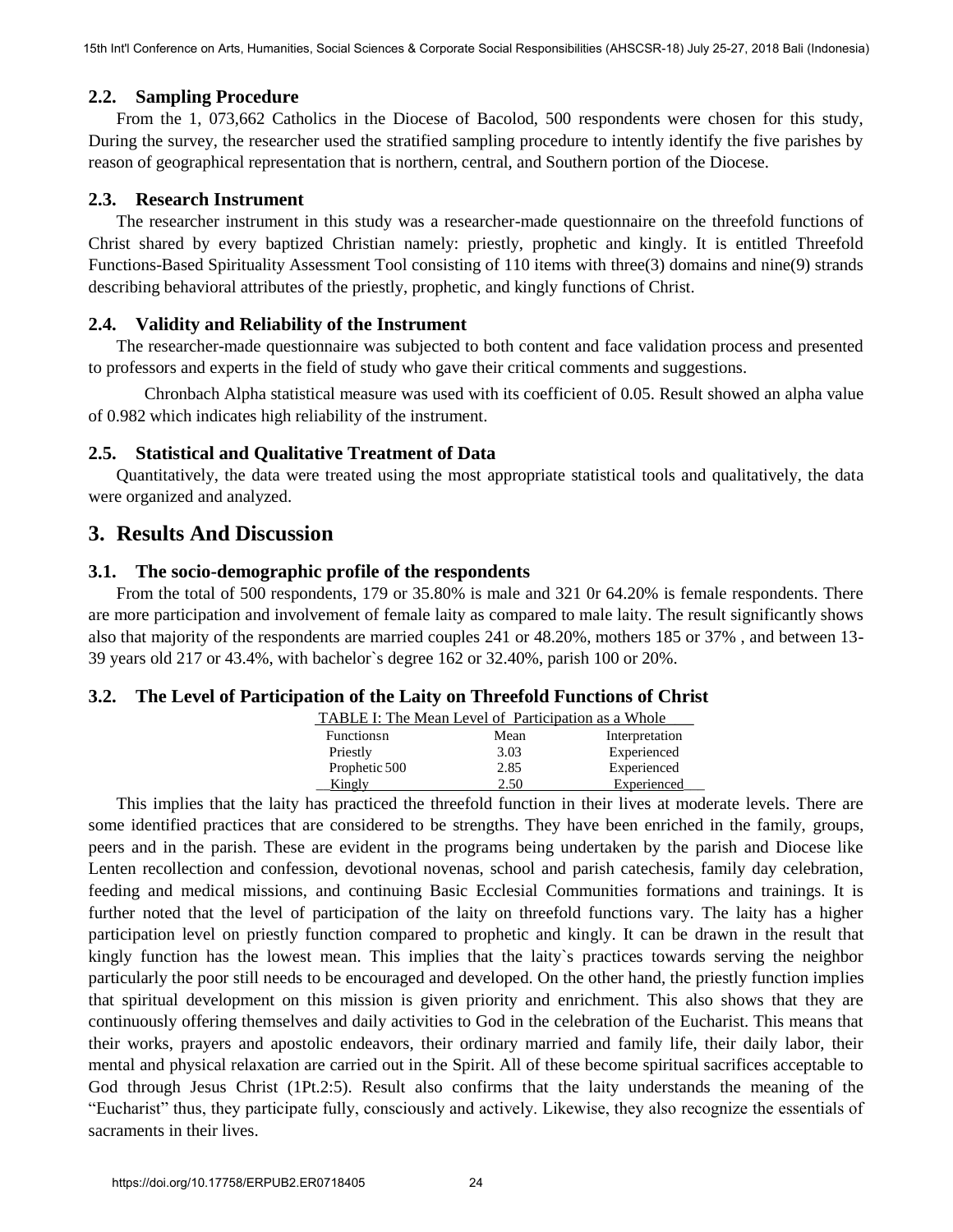The result also shows that through their participation in the prophetic mission of Christ. " which is to proclaim the kingdom of his Father by the testimony of his life and by power of his word, the lay faithful are responsible to accept the gospel in faith and to proclaim it in word and in deed, without hesitating to courageously identify and denounce evil. Likewise, it signifies that the laity has been proclaiming and witnessing Jesus to their respective family, workplace, parish, or Basic Ecclesial Communities or wherever they are with courage and happiness despite of its consequence like despise, division and condemnation.

#### **3.3. The Relationship between the Levels of Participation of the Laity on Threefold Functions namely: Priestly and Prophetic, Priestly and Kingly and Prophetic and Kingly.**

Table 2 shows the relationship in the participation of the laity between the priestly and prophetic functions. It is noted that r is 0.91. Based on Pearson r Correlation Scale, there is a very strong positive linear relationship. The p value( $\langle 0.00001 \rangle$ ) is less than  $\alpha$  (0.05). Therefore, relationship is statistically significant. Hypothesis is rejected.

TABLE II: Comparison of the Relationship in the Level of Participation of the laity Functions: Priestly and Prophetic-

| <b>Function</b><br>Priestly | N<br>500 | Mean<br>3.03 | $\alpha$<br>0.05 | 0.91 | p value<br>< 0.00001 | Interpretation<br>Relationship is<br>statistically |
|-----------------------------|----------|--------------|------------------|------|----------------------|----------------------------------------------------|
| Prophetic                   | 500      | 2.85         |                  |      |                      | significant                                        |

Based on the strength relationship scale, there is a high relationship between the priestly and prophetic functions. It means that the participation of the laity on priestly functions has a very linear relationship with the prophetic functions. This means that the level of participation on priestly function and prophetic function is highly significant with the laity respondents in five parishes. This shows that the laity's value for prayer and sacraments, authentic attitude of worship, love of God and neighbor, active participation in the liturgy have significant effect to their prophetic tasks of proclamation of the gospel by word and deeds. This is supported by the result of FGD when the participants shared that through bible reading, rosary, prayer and worship activities, we become more committed our mission Gathering children for a dialogue (parenting and counseling), sharing, and life of integrity are learned through daily bible reading. It can be noted that prayer life indeed is the foundation of moral dimension of the laity. Then, the fruit of our prayer life is seen in our witnessing. 15th Internations with Point Point Bali (Conference field point Science mixed by the more and the study and the field by the study of the study of the field by the study of the study of the study of the study of the study

Table 3 shows the relationship in the participation of the laity between the priestly and kingly functions. It is noted that r is 0.79. Based on the Pearson r Correlation Scale, there is a very strong positive linear relationship. The p value(<0.00001) is less than  $\alpha$  (0.05). Therefore, relationship is statistically significant. Hypothesis is rejected.

|                        |     |      |      |      | TABLE III: Comparison of the Relationship in the Level of Participation of the laity Functions: |                 |
|------------------------|-----|------|------|------|-------------------------------------------------------------------------------------------------|-----------------|
| Priestly and Prophetic |     |      |      |      |                                                                                                 |                 |
| Function               |     | Mean | α    |      | p value                                                                                         | Interpretation  |
| Priestly               | 500 | 3.03 |      |      | < 0.00001                                                                                       | Relationship is |
|                        |     |      | 0.05 | 0.79 |                                                                                                 | significant     |
| Kingly                 | 500 | 2.50 |      |      |                                                                                                 |                 |

There is a high relationship between the priestly and kingly functions. It implies that the participation of the laity on priestly function has a very strong linear relationship with the kingly function. This means that the level of participation on priestly function and kingly function is highly significant with the laity respondents in five parishes.

This means that the laity`s value for prayer and sacraments, authentic attitude of worship, love of God and neighbor and active participation in the liturgy have significant effect to their kingly tasks of making themselves as a gift to others by serving them in justice and in charity in the Basic ecclesial Community or wherever they may be.

This is supported by the result of FGD when the participants mentioned that "If I attend mass, I am generous in financial and time. I love to serve, and I am happy doing it for others and I am empowered to care them.".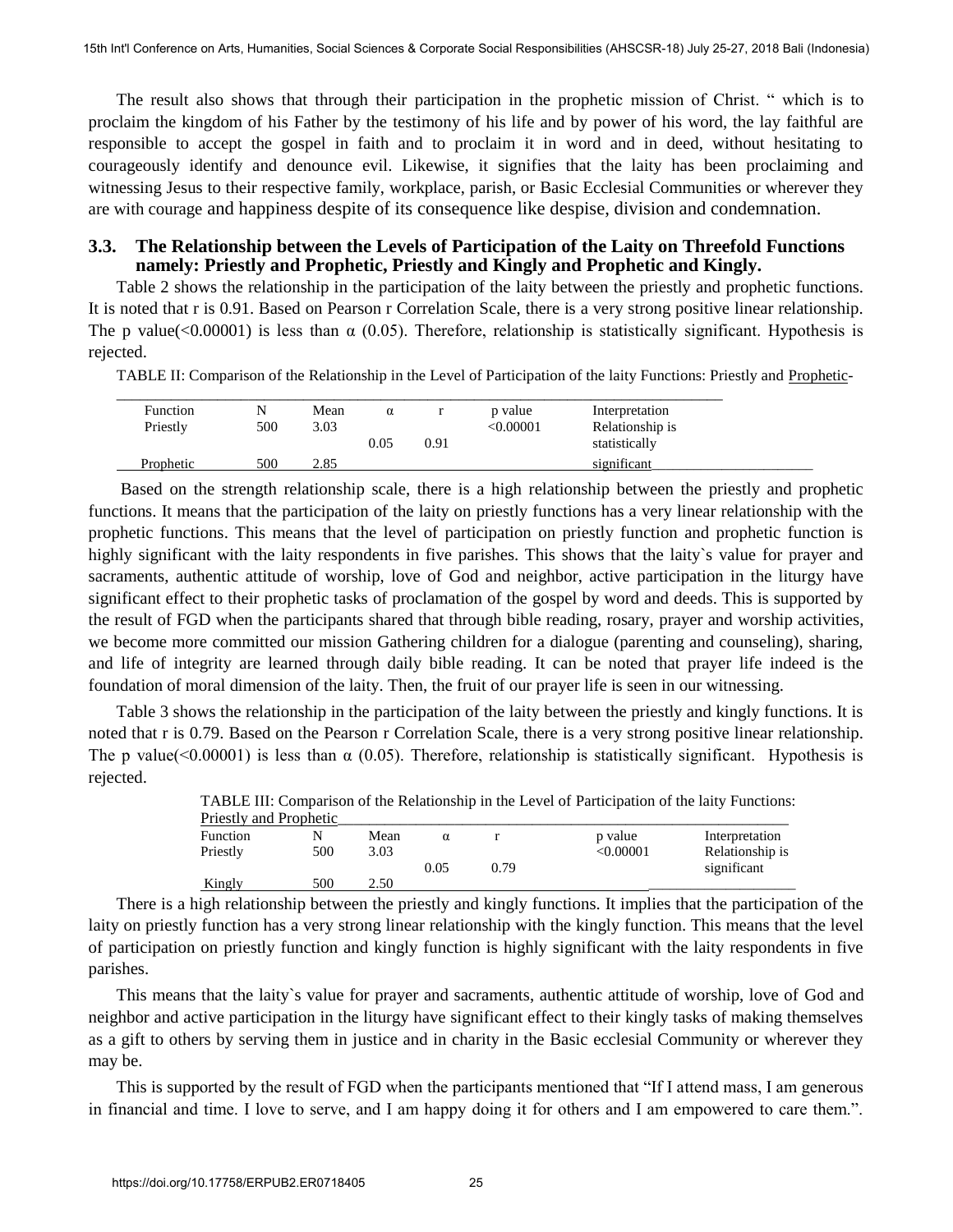Therefore, we can say that the true measure of our prayer life is on how we love and serve the poor people of God in our community. Thus our actions speak how deep our relationship with God.

Table 4 shows the relationship in the participation of the laity between the prophetic and kingly functions. It is noted that r is 0.8. based on the Pearson r Correlation Scale, there is a very strong positive linear relationship. The p value( $\leq$ 00001) is less than  $\alpha$  (0.05). Therefore, relationship is statistically significant. Hypothesis is rejected.

> TABLE IV: Comparison of the Relationship in the Level of participation of the laity Functions: Prophetic and Kingly

| Function  |     | Mean |      |     | p value        | Interpretation  |
|-----------|-----|------|------|-----|----------------|-----------------|
| Prophetic | 500 | 2.85 |      |     |                | Relationship is |
|           |     |      | 0.05 | 0.8 | $<\!\!0.00001$ | statistically   |
| Kingly    | 500 | 2.50 |      |     |                | significant     |

There is a high relationship between the prophetic and kingly functions. It implies that the participation of the laity in prophetic functions has a very strong linear relationship with the kingly functions. This means that the laity`s prophetic tasks of proclamation of the Gospel by word and deeds like preaching Christ and His teachings have significant effect to their kingly tasks of making themselves as a gift to others by serving them in justice and in charity in the Basic Ecclesial Communities. 15th Interior, Conference on Arts, Humanities (Addressing Corporate Sciences Arts (A) and We have the proper life is a current of the proper life is a current of the proper life is a current of the proper life is a curren

Therefore, generally, the result of this study shows the affirmation of the following statement of the Catholic Bishops Conference of the Philippines 2013: " There is no Christianity without love. There is no love without justice. There is no integral proclamation of Christianity without effective action for justice."

## **4. Conclusions**

The level of Spirituality of the laity in the Diocese of Bacolod on threefold functions namely: priestly, prophetic and kingly have reached experienced or moderate level. There are items that are identified as strengths and others are labeled as weaknesses that need to be developed. The BEC then had been active in developing programs that enriched the spirituality of the laity. Pastors and lay leaders have extended effort in some extent.

However, there are still other items of function that need to be addressed especially on kingly mission. Though the social action office provided programs to facilitate its development, the implementation is not massive. Much must have done to achieve mature level of participation.

The laity has greater participation in Eucharistic life and worship activities but not in charity and justice which required witnessing of Christian faith. Least priority was given to this function (kingly) in the basic ecclesial communities since it requires time and resources.

Eucharistic life affects prophetic tasks and love for others. The fruit of prayer life is seen in daily witnessingby words and in deeds.

Parish has distinct and unique level of participation on spiritual development of the laity.

Priest, kapilyan or lay leaders and families significantly contribute to the development of spirituality.

 The Church then is constantly nurturing and progressively putting her effort on developing the spirituality of the laity on threefold functions-priestly, prophetic and kingly.

# **5. Recommendations**

Based on the findings of this study, the researcher gives the following recommendations:

- Intensive campaign on conscious , active, and full participation in the liturgical celebration in the parishes.
- Establish a Spirituality Center for the laity
- Integrate prayer life in the public offices and schools
- Intensify the parish and school catechesis by providing skills and trainings using the new evangelization scheme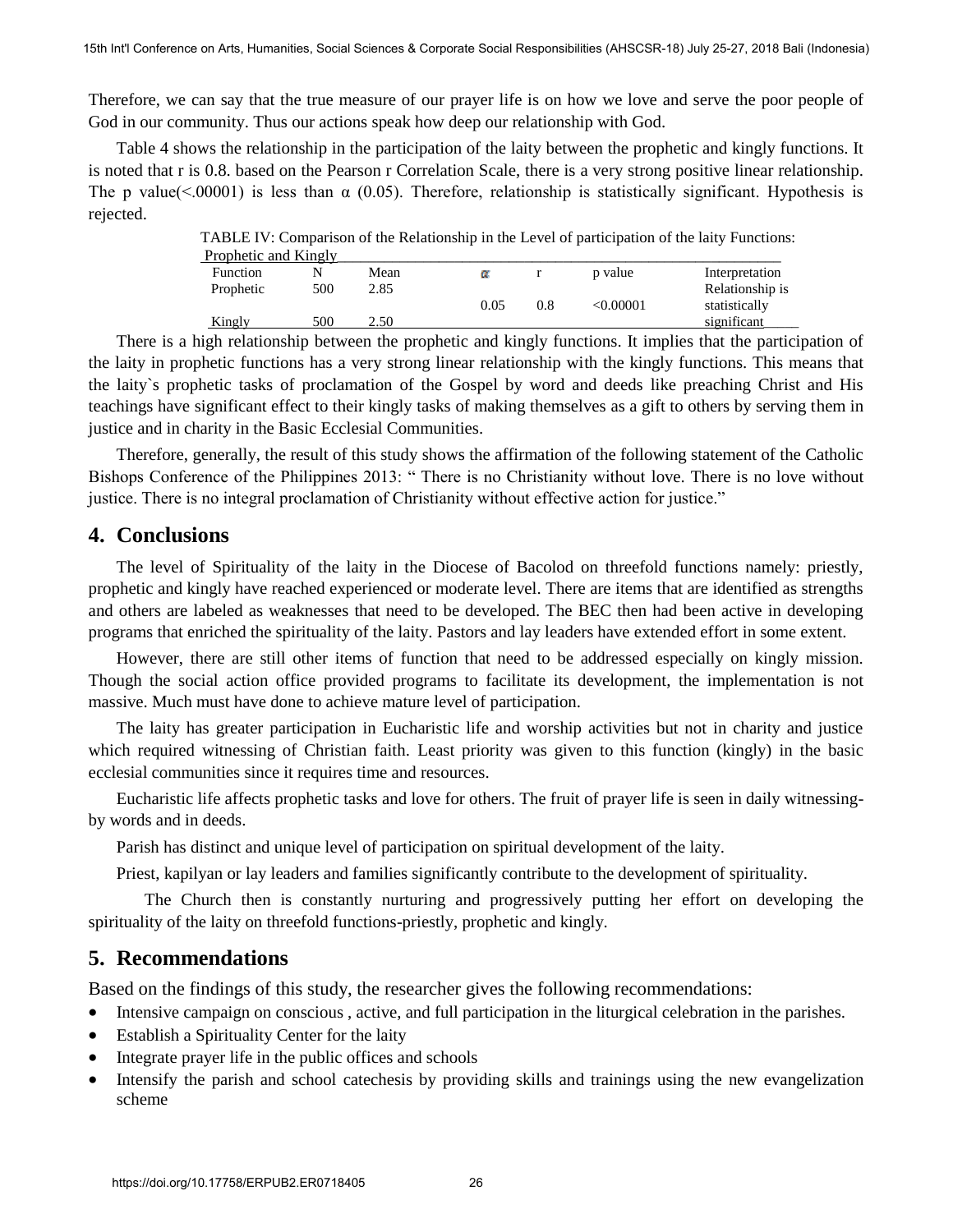- Propose a mobile interactive evangelization scheme by linking with the support group like professionals and businessmen.
- Intensify the functionality of mass media to effect new evangelization
- Intensify awareness campaign program among the youth and non- professional to encourage more volunteers in various ministries of the church Organize and form the laity from different occupations using their respective charisms.

# **6. Acknowledgements**

The researcher expresses his profound gratitude to all those who extended their prayers and support for the completion of this paper.

To Msgr. Louie Galbines, his dissertation adviser whose motivation and encouragement inspired the researcher to conduct this study. To his panel of evaluators: Fr. Nitodel Soriano, PhD., Dr. Irma Madonna Echaus, Dr. Felicidad Altalaguire, Dr. Jay Estrellas, and Dr. Ronie Lizada.

To his friend, Dr. Noel Maranon and to his support staff.

To the Vicar Foranes, Rev.Fr. Jose Rey Erexima, Rev. Fr. Farley Ray Santillan, Rev. Fr. Noli Blancaflor, Rev. Fr. Anecito Buenafe, and Fr. Boy Tan and the basic ecclesial coordinators for their warmth accommodation and cooperation in the conduct of this study in their respective parishes. 15th Internation or Arts, Humanities (social Sciences Sciences Sciences on Arts, Humanities, Australia Sciences Australia Corporation Sciences & Corporation Sciences (AMSCS-18) July 25 procedure and the material Responsib

To the juror and expert validators of the instrument who extended their time freely and assisted generously the researcher in the completion of the instrument.

To the chancery office and commission on youth of the diocese of Bacolod which provided the researcher with necessary data, references and related documents.

To his friends, parent, family members, and colleagues in school. Your moral and financial support are deeply appreciated.

To the intercession of the Our lady of Lourdes whose love and care are always providential. To St. Lorenzo Ruiz of manila, san Pedro Calungsod, St. John Mary Vianney, and St. John Paul II, for their protection and guidance.

This humble masterpiece is for the greater glory of God.

# **7. References**

- [1] Catechism of the Catholic Church (2003).*www.vatican.va/archive/ENG0015/INDEX.HTM* Libreria Editrice Vaticana
- [2] *Compendium of the Social Doctrine of the Church*, Manila: Word & Life Publications. Pp.333-335
- [3] Commission Reports(2009). On Pastoral and Evangelical Reports.pp 1-20.Available:dominicderramas@yahoo.com,
- [4] M. Cuaycong, " Catholic Faith Life Practices of la Sallian students and their parents: Basis for Formation Program, Graduate School of Management, University of St. La Salle, Bacolod City, Philippines, 2014.
- [5] Gray, M & Pearl, P.Sacraments today, belief and practice among U.S. Catholics(2008), CARA,20.http://www.usech.org/beliefs-and- teachings/how-we-teach/new-evangelization/retrieved on 2013 April
- [6] Jinsun Yong,J.Kim, J.Park,J.Seo,I & Swinton,J.(2011). Effects of a Spirituality training program on the spiritual and psychosocial well-being of hospital middle manager nurses in Korea.*The Journal of Continuing Education in Nursing,*42(6)280-288

https://doi.org/10.3928/00220124-20101201-04

[7] Maranon, Noel S.(2011). *Redefining the sunset years: the lived experiences of retired university educators in bridge employment.* Dissertation Graduate School of Management. University of St. La Salle, Bacolod City, Negros Occidental Philippines.